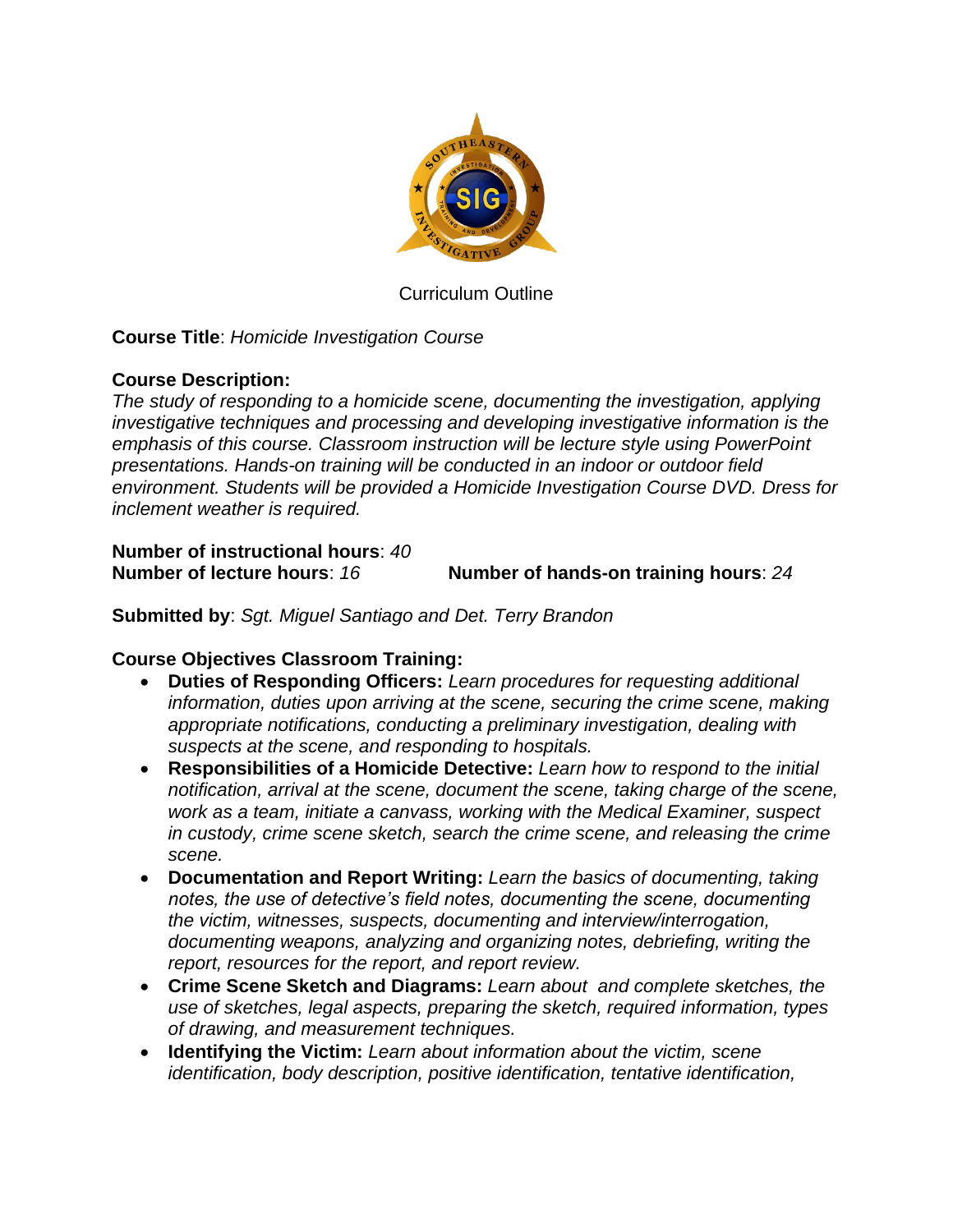*human remains, records to identify victims, postmortem procedures, and methods of identification.*

- **Investigative Tactics:** *Learn and apply investigative techniques, about the investigative triangle, team concept, call for service, 911 recordings, crime scene sketch, tasks at the scene, canvass, crime stoppers, tip line, distributing flyers, hospitals, area celebrations or events, witness interviews, process evidence, evidence log, medical examiner/autopsy, phone records, squad briefing, local officers, gang unit, public transportation, juvenile unit, media, social media, Twitter search, and community.*
- **The Area Canvass:** *Learn about and prepare to conduct a canvass, canvass report, the proper way to canvass, Officer's duties, initial canvass, main canvass, follow-up canvass, size of area to be canvassed, area maps/overlays, do's and don'ts, and looking for the forgetables.*
- **Developing Suspects:** *Learn how to develop suspects, the victim, witnesses, fingerprints, DNA, bite mark identification, polygraphs, video surveillance, memory recall, pattern injuries, cell phone records, jail informants, jail calls/letters, and forensic art.*
- **911 Call Analysis:** *Learn about the 911 Homicide Call Study, what was the call about? relevance of information, attitude towards the victim, accuracy of facts, who was the call about?, topic of the call, focus of the help, attitude towards the death, how was the call made?, urgency of the call, level of cooperation, resist through repetition, and self-interruption.*
- **Victimology:** *Learn the definition of victimology, what can victimology do for the detective, method of approach, method of attack, risk assessment, and victimology report.*
- **Death by Asphyxiation:** *Learn the definition of asphyxia, general points of asphyxia, types of asphyxia, hanging, strangulation, suffocation, choking, traumatic crush, positional asphyxia, drowning, poison gas, autoerotic death, and the investigation.*
- **Fire Death Investigation:** *Learn of the focus of the investigation, crime scene photographs, crime scene investigation, follow-up investigation, color of smoke, color of flames, identification, burns, cause of death in fires, artifacts, general information, information for Medical Examiner, and fatal fire checklist.*
- **Search Warrants:** *Learn of the 4 th Amendment of the US Constitution, who issues search warrants, application description, description of crime, description of place, probable cause statement, four corners rule, scope of the search, search warrant checklist, consent searches, consent forms, non-testimonial identification, suspect in custody, and suspect out of custody.*
- **Suicide Investigations:** *Learn to investigate suicides, problems determining manner of death, national statistics, reasons for criticism, focus of the investigation, common motives, methods of suicides, crime scene photos, crime scene investigation, body transport from the scene, follow-up investigation, and victim's background.*
- **Evidence on the Body:** *Learn of the principle of exchange, types of evidence, clothing, wounds and injuries, firearms evidence, biological evidence, reference*